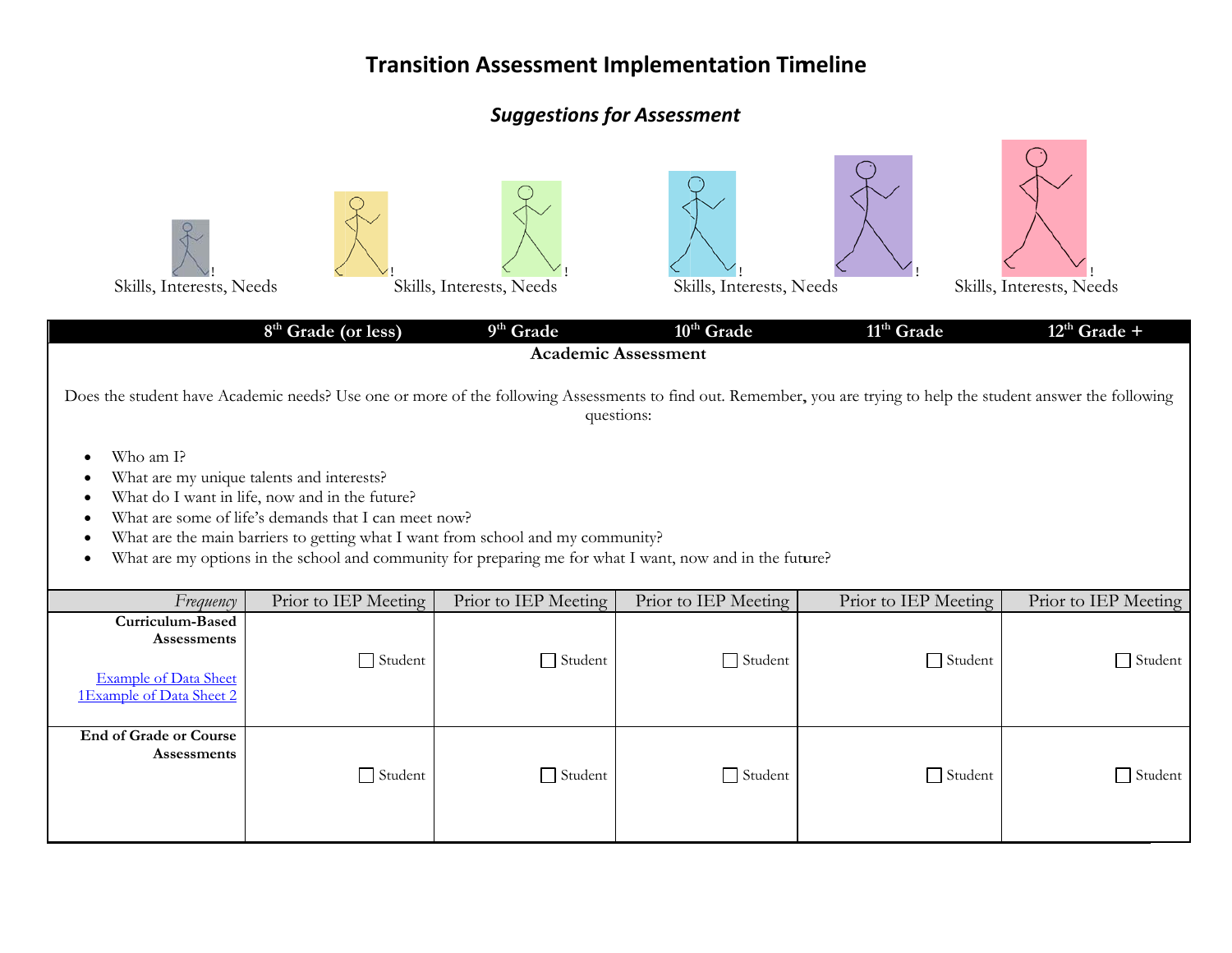| Pre-Scholastic<br><b>Achievement Test (PSAT)</b><br>or Scholastic Achievement<br>Test (SAT | $\hfill\Box$ Student | $\hfill\Box$ Student | $\hfill\textsf{Student}$ |
|--------------------------------------------------------------------------------------------|----------------------|----------------------|--------------------------|
| <b>American College Testing</b><br>(ACT)                                                   | $\hfill\Box$ Student | $\Box$ Student       | $\hfill\textsf{Student}$ |
| <b>Armed Services Vocational</b><br><b>Aptitude Battery (ASVAB)</b>                        |                      | $\Box$ Student       | Student                  |
| Kaufman Test of<br><b>Educational Achievement</b><br>(KTEA)                                | $\Box$ Student       |                      | $\Box$ Student           |
| <b>Peabody Picture</b><br>Vocabulary Te']st (PPVT)                                         | $\Box$ Student       |                      | $\Box$ Student           |
| <b>Tests of Adult Basic</b><br><b>Education (TABE)</b>                                     |                      |                      | $\Box$ Student           |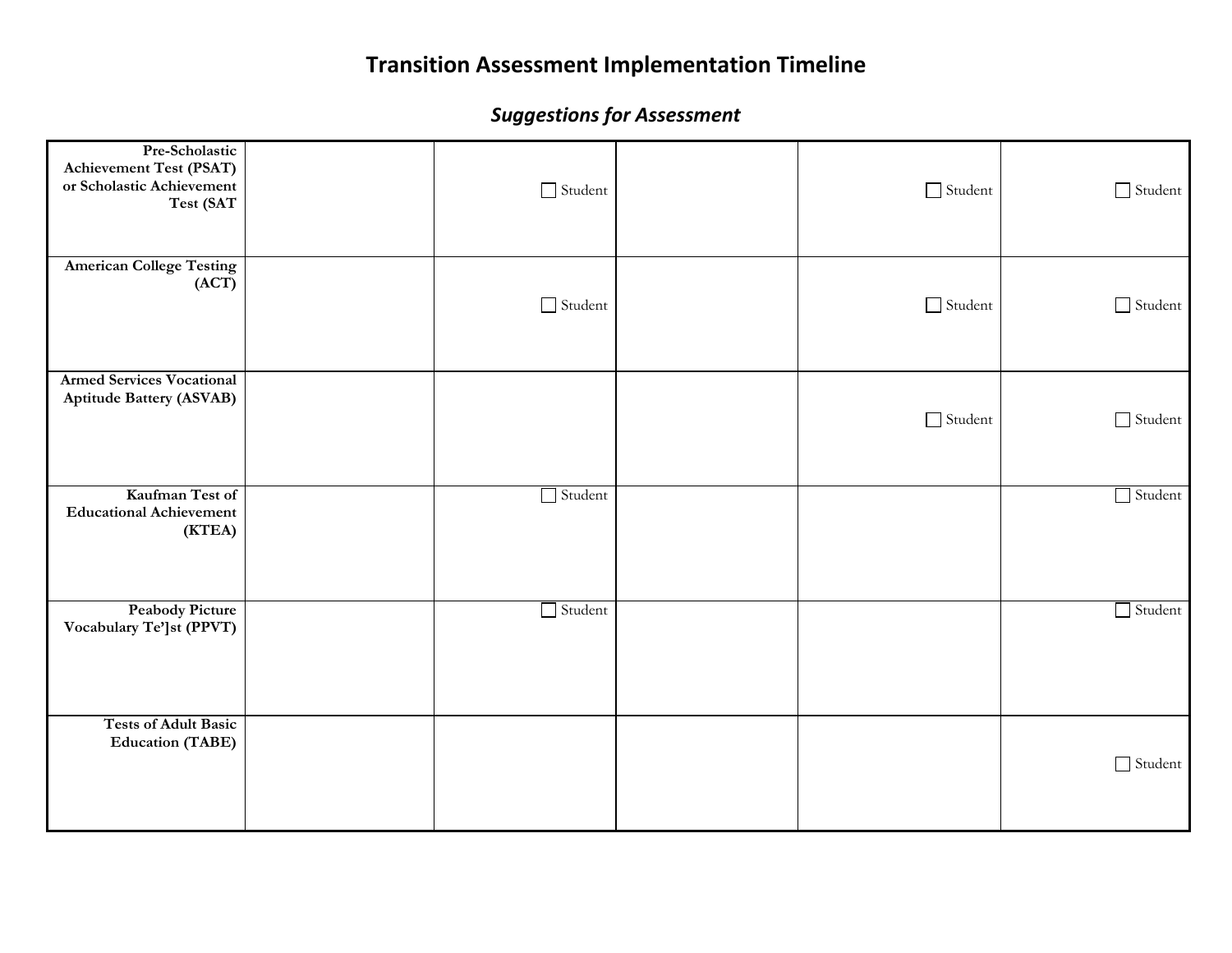| Key Math                                                             |                                                                                                 |                |                |                |                |
|----------------------------------------------------------------------|-------------------------------------------------------------------------------------------------|----------------|----------------|----------------|----------------|
| Add to narrative                                                     | Student                                                                                         |                |                |                |                |
|                                                                      |                                                                                                 |                |                |                |                |
| <b>ACT WorkKeys</b>                                                  |                                                                                                 |                |                | $\Box$ Student | $\Box$ Student |
| Wide Range Achievement<br>$Test-4th Ed. (WRAT - 4)$                  | Student                                                                                         | $\Box$ Student | Student        | Student        | Student        |
| Weschler Individual<br><b>Achievement Test (WIAT)</b>                | Review Permanent Records:<br>Aptitudes should be<br>included in the<br>psychological Assessment | $\Box$ Student |                |                | Student        |
| Woodcock-Johnson Test of<br><b>Achievement or Reading</b><br>Mastery | $\Box$ Student                                                                                  | $\Box$ Student | $\Box$ Student | $\Box$ Student | $\Box$ Student |
| *Indicates assessment is free of charge                              |                                                                                                 |                |                |                |                |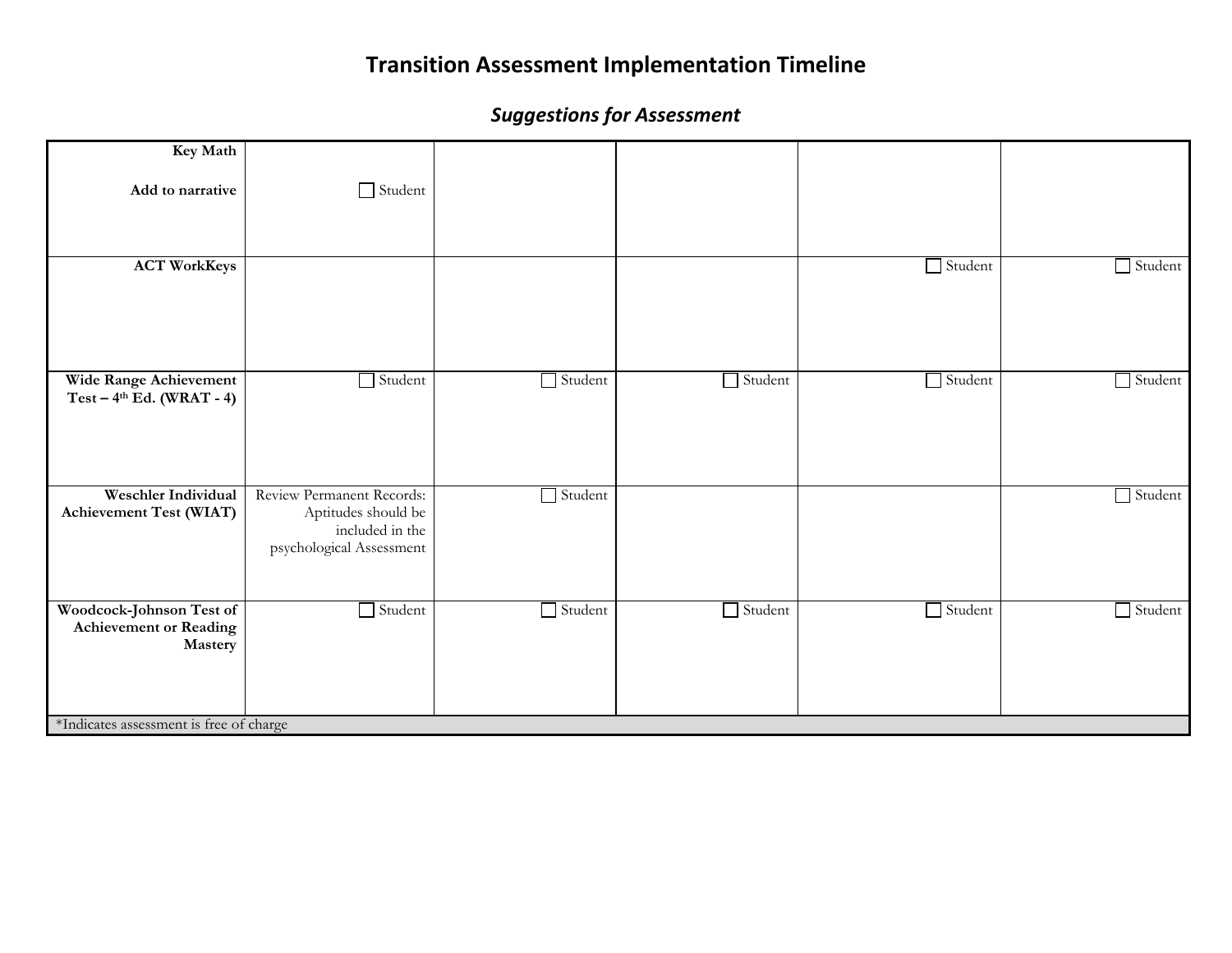## **Suggestions for Assessment**

| Self-Awareness                                                                                                                                                                                                                                                                                                                                                                                                                                                                                                                                    | Choice Making<br>8 <sup>th</sup> Grade (or less) | Goal Setting<br>9th Grade                          | Decision Making<br>10 <sup>th</sup> Grade<br><b>Self-Determination Assessment</b> | Self-Advocacy<br>11 <sup>th</sup> Grade            | Problem Solving<br>$12th$ Grade +             |  |  |  |
|---------------------------------------------------------------------------------------------------------------------------------------------------------------------------------------------------------------------------------------------------------------------------------------------------------------------------------------------------------------------------------------------------------------------------------------------------------------------------------------------------------------------------------------------------|--------------------------------------------------|----------------------------------------------------|-----------------------------------------------------------------------------------|----------------------------------------------------|-----------------------------------------------|--|--|--|
| Does the student have SD needs? Use one or more of the following Assessments to find out. Remember, you are trying to help the student answer the following<br>questions:<br>Who am I?<br>What are my unique talents and interests?<br>What do I want in life, now and in the future?<br>What are some of life's demands that I can meet now?<br>What are the main barriers to getting what I want from school and my community?<br>What are my options in the school and community for preparing me for what I want, now and in the future?<br>٠ |                                                  |                                                    |                                                                                   |                                                    |                                               |  |  |  |
| Frequency                                                                                                                                                                                                                                                                                                                                                                                                                                                                                                                                         | Prior to IEP Meeting                             | Prior to IEP Meeting                               | Prior to IEP Meeting                                                              | Prior to IEP Meeting                               | Prior to IEP Meeting                          |  |  |  |
| AIR SD Assessment*<br>http://education.ou.edu/zarro<br>$w/?p = 388z = 3$                                                                                                                                                                                                                                                                                                                                                                                                                                                                          | $\Box$ Student<br>Family Member<br>Educator      | $\Box$ Student<br>Family Member<br>$\Box$ Educator | $\Box$ Student<br>Family Member<br>$\Box$ Educator                                | $\Box$ Student<br>Family Member<br>$\Box$ Educator | $\Box$ Student<br>Family Member<br>□ Educator |  |  |  |
| <b>Consumer Reviewed</b>                                                                                                                                                                                                                                                                                                                                                                                                                                                                                                                          |                                                  |                                                    |                                                                                   |                                                    |                                               |  |  |  |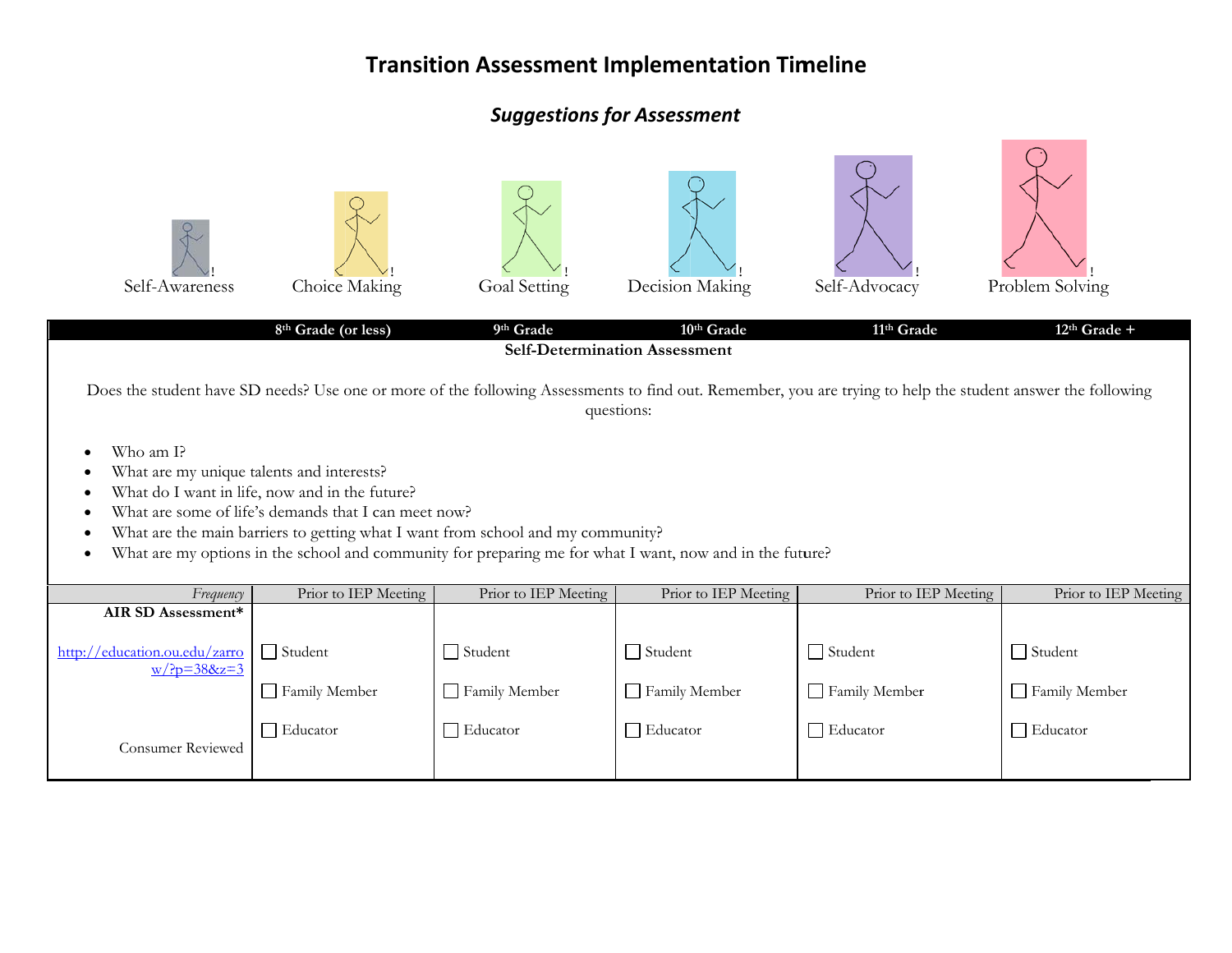| <b>ARC SD Assessment*</b>                                                                   |                 |                 |                 |                 |                 |
|---------------------------------------------------------------------------------------------|-----------------|-----------------|-----------------|-----------------|-----------------|
| http://education.ou.edu/zarro<br>$W/?p = 388z = 39$                                         | $\Box$ Student  | $\Box$ Student  | $\Box$ Student  | $\Box$ Student  | $\Box$ Student  |
|                                                                                             | Family Member   | Family Member   | Family Member   | Family Member   | Family Member   |
| Consumer Reviewed                                                                           | $\Box$ Educator | $\Box$ Educator | $\Box$ Educator | $\Box$ Educator | $\Box$ Educator |
| Field & Hoffman Self-<br>Determination Battery*                                             |                 |                 |                 |                 |                 |
| http://www.ou.edu/content/educa                                                             | $\Box$ Student  | $\Box$ Student  | $\Box$ Student  | $\Box$ Student  | $\Box$ Student  |
| tion/centers-and-<br>partnerships/zarrow/self-                                              | Family Member   | Family Member   | Family Member   | Family Member   | Family Member   |
| determination-assessment-<br>tools/field-and-hoffman-self-<br>determination-assessment.html | Educator        | $\Box$ Educator | □ Educator      | $\Box$ Educator | $\Box$ Educator |
|                                                                                             |                 |                 |                 |                 |                 |
| Me! Lessons for Teaching<br>Self-Awareness & Self-                                          |                 |                 |                 |                 |                 |
| Advocacy*- New Addition                                                                     | $\Box$ Student  | $\Box$ Student  | $\Box$ Student  | $\Box$ Student  | $\Box$ Student  |
| http://www.ou.edu/content/e<br>ducation/centers-and-                                        | Family Member   | Family Member   | Family Member   | Family Member   | Family Member   |
| partnerships/zarrow/trasition-<br>education-materials/me-                                   | $\Box$ Educator | $\Box$ Educator | $\Box$ Educator | $\Box$ Educator | $\Box$ Educator |
| lessons-for-teaching-self-<br>awareness-and-self-<br>advocacy.html                          |                 |                 |                 |                 |                 |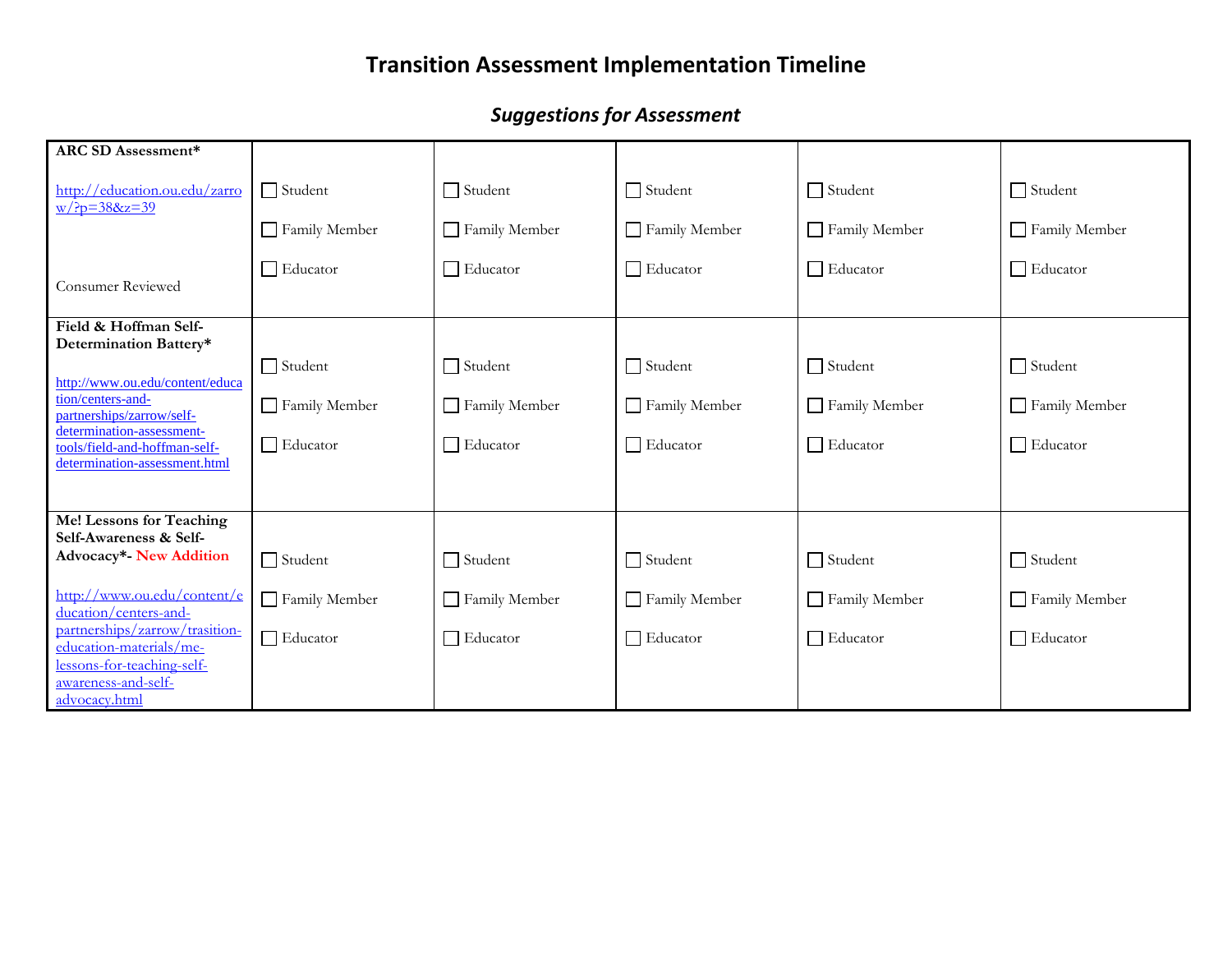| <b>ChoiceMaker Self</b><br><b>Determination Assessment</b>                            |                 |                 |                 |                 |                 |
|---------------------------------------------------------------------------------------|-----------------|-----------------|-----------------|-----------------|-----------------|
|                                                                                       | Student         | $\Box$ Student  | $\Box$ Student  | $\Box$ Student  | $\Box$ Student  |
| http://www.ou.edu/content/educa<br>tion/centers-and-<br>partnerships/zarrow/self-     | Family Member   | Family Member   | Family Member   | Family Member   | Family Member   |
| determination-assessment-<br>tools/choicemaker-self-<br>determination-assessment.html | $\Box$ Educator | $\Box$ Educator | $\Box$ Educator | $\Box$ Educator | $\Box$ Educator |
| $\left(\cos\frac{15.49}{25}\right)$ copies)                                           |                 |                 |                 |                 |                 |
| "I'm Determined"                                                                      |                 |                 |                 |                 |                 |
| http://www.imdetermined.org                                                           | $\Box$ Student  | $\Box$ Student  | $\Box$ Student  | $\Box$ Student  | $\Box$ Student  |
|                                                                                       | Family Member   | Family Member   | Family Member   | Family Member   | Family Member   |
|                                                                                       | Educator        | Educator        | □ Educator      | Educator        | $\Box$ Educator |
| Direct Observations*                                                                  |                 |                 |                 |                 |                 |
| <b>Example of Task Analysis 1</b>                                                     | $\Box$ Student  | $\Box$ Student  | $\Box$ Student  | $\Box$ Student  | $\Box$ Student  |
| <b>Example of Task Analysis 2</b>                                                     | Family Member   | Family Member   | Family Member   | Family Member   | Family Member   |
|                                                                                       | Educator        | $\Box$ Educator | Educator        | $\Box$ Educator | $\Box$ Educator |
|                                                                                       |                 |                 |                 |                 |                 |
| Interviews/Questions*                                                                 |                 |                 |                 |                 |                 |
| <b>Employment Related</b><br>Questions                                                | $\Box$ Student  | $\Box$ Student  | $\Box$ Student  | $\Box$ Student  | $\Box$ Student  |
| <b>Student Dream Sheet</b>                                                            | Family Member   | Family Member   | Family Member   | Family Member   | Family Member   |
|                                                                                       | $\Box$ Educator | $\Box$ Educator | □ Educator      | $\Box$ Educator | $\Box$ Educator |
|                                                                                       |                 |                 |                 |                 |                 |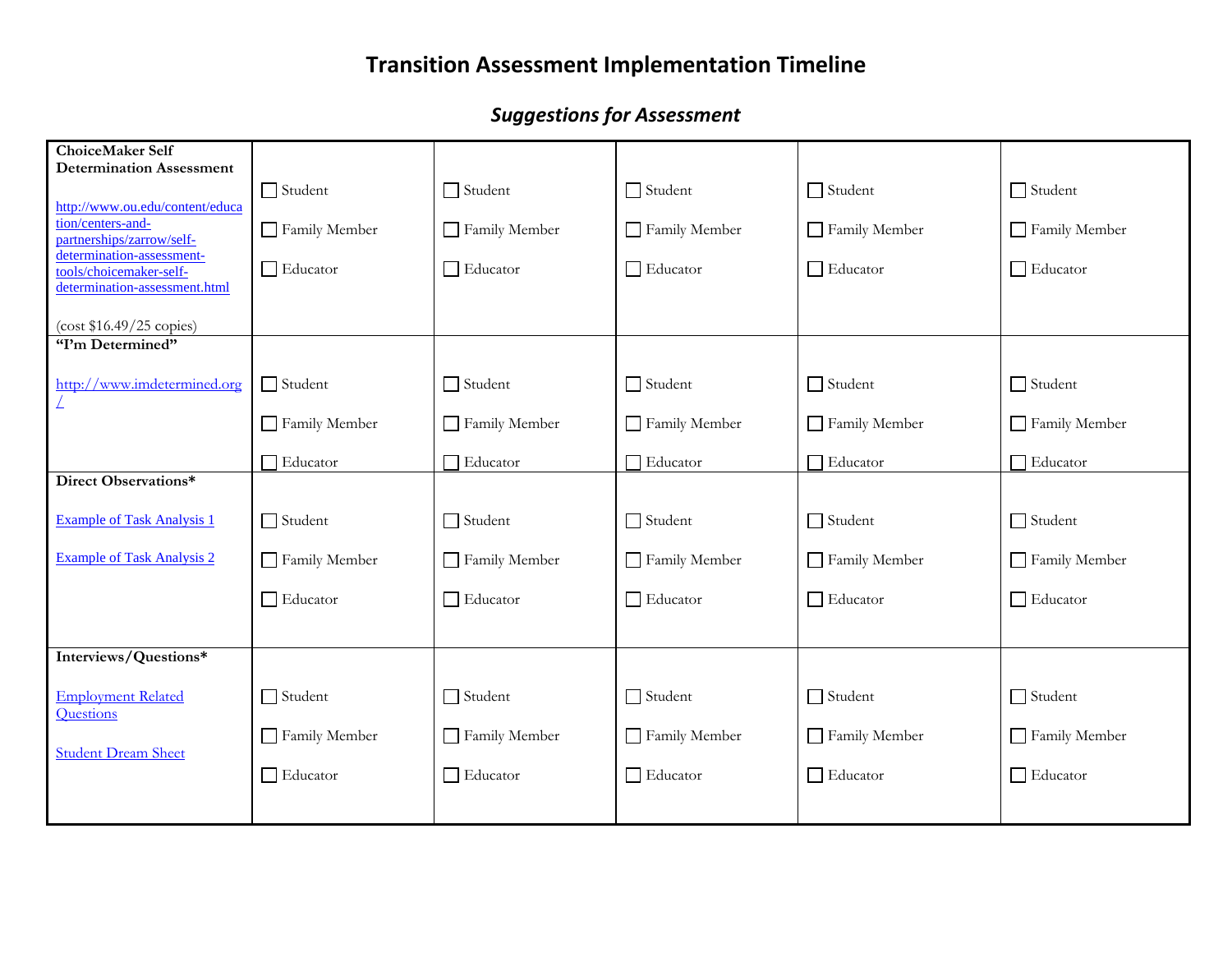| Environmental Analysis*                         | $\exists$ Student | $\Box$ Student  | $\Box$ Student  | $\Box$ Student  | $\Box$ Student  |
|-------------------------------------------------|-------------------|-----------------|-----------------|-----------------|-----------------|
|                                                 | Family Member     | Family Member   | Family Member   | Family Member   | Family Member   |
|                                                 | $\Box$ Educator   | $\Box$ Educator | $\Box$ Educator | $\Box$ Educator | $\Box$ Educator |
|                                                 |                   |                 |                 |                 |                 |
|                                                 |                   |                 |                 |                 |                 |
| Curriculum-based<br>Assessments (some are free) |                   |                 |                 |                 |                 |
| <b>Example of Data Sheet 1</b>                  | $\Box$ Student    | $\Box$ Student  | $\Box$ Student  | $\Box$ Student  | $\Box$ Student  |
| <b>Example of Data Sheet 2</b>                  | Family Member     | Family Member   | Family Member   | Family Member   | Family Member   |
|                                                 | $\Box$ Educator   | $\Box$ Educator | $\Box$ Educator | $\Box$ Educator | $\Box$ Educator |
| *Indicates assessment is free of charge         |                   |                 |                 |                 |                 |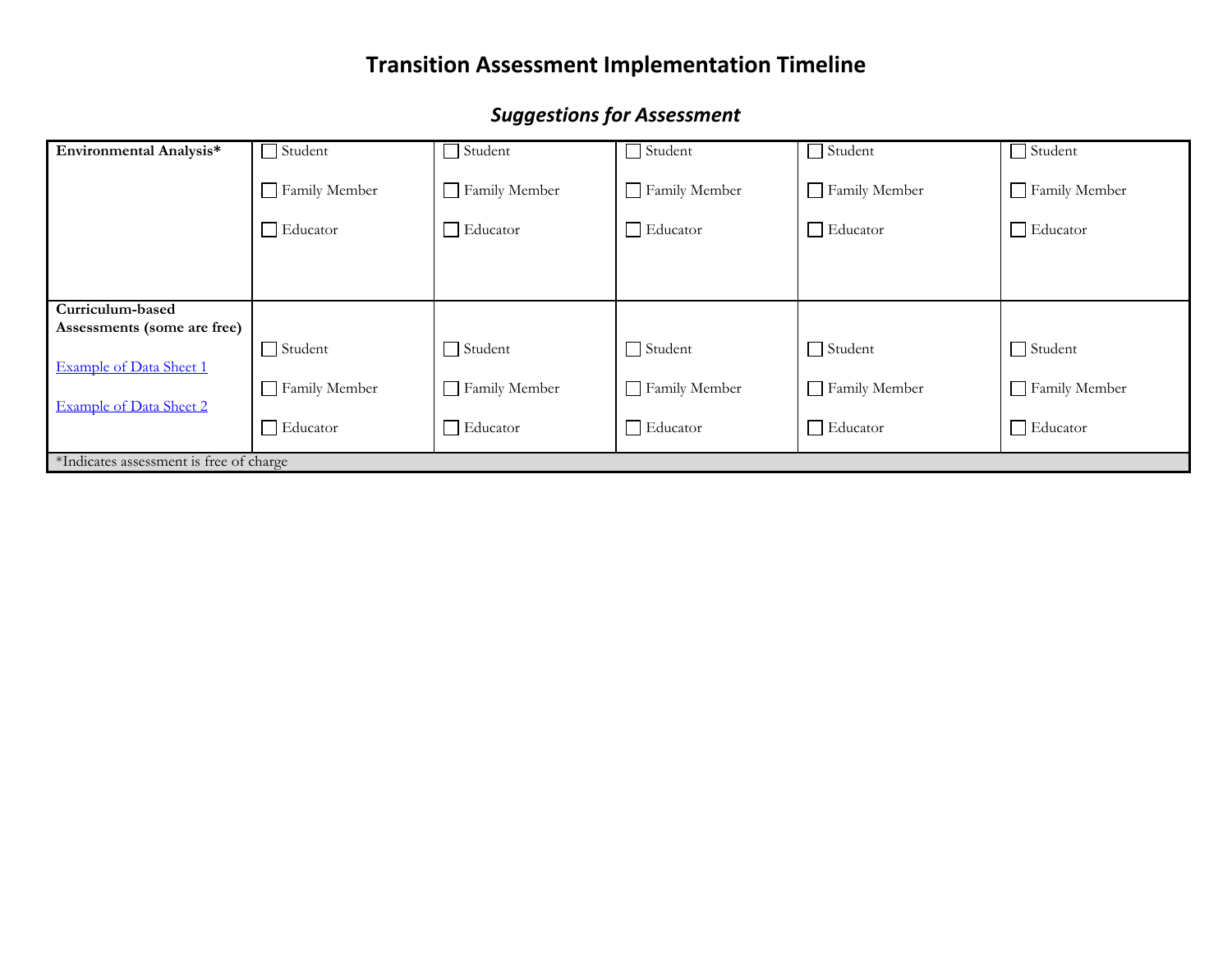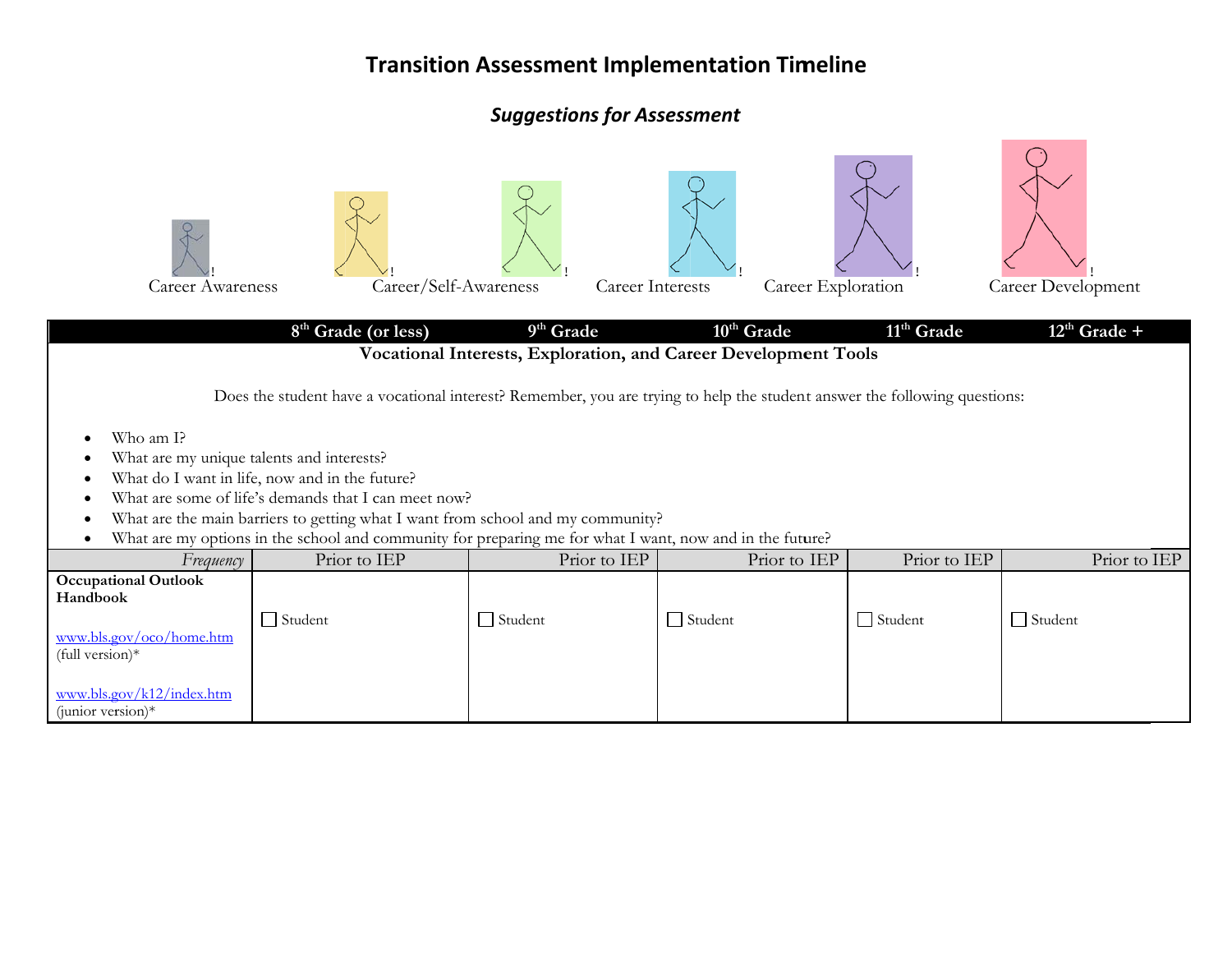| Job Videos (to watch videos<br>about jobs)*<br>http://acinet.org/acinet/video<br>s.asp?id=27,&nodeid=27                                          | $\Box$ Student | $\Box$ Student | $\Box$ Student | $\Box$ Student  | $\Box$ Student |
|--------------------------------------------------------------------------------------------------------------------------------------------------|----------------|----------------|----------------|-----------------|----------------|
|                                                                                                                                                  |                |                |                |                 |                |
| <b>ACT Explore (8th Grade)</b><br>http://www.act.org/products<br>$/k-12$ -act-<br>explore/?gclid=CL3NtY6L6L<br>OCFOf0nAodFy4Ayg#.UGzv<br>Zrtd9bx | $\Box$ Student |                |                |                 |                |
|                                                                                                                                                  |                |                |                |                 |                |
| <b>Student-Directed Transition</b><br>Planning (SDTP) - New<br><b>Addition!</b>                                                                  | $\Box$ Student | $\Box$ Student | $\Box$ Student | $\Box$ Student  | $\Box$ Student |
| http://www.ou.edu/content/e<br>ducation/centers-and-                                                                                             | Family Member  | Family Member  | Family Member  | Family Member   | Family Member  |
| partnerships/zarrow/trasition-<br>education-materials/student-<br>directed-transition-<br>planning/sdtp_home.html                                | Educator       | Educator       | Educator       | $\Box$ Educator | Educator       |
| <b>SDS Career Explorer</b>                                                                                                                       |                |                |                |                 |                |
| http://www4.parinc.com/Product<br>s/Product.aspx?ProductID=SDS<br><b>CE#Items</b>                                                                | $\Box$ Student |                |                |                 |                |
| (Cost \$68/35 copies)                                                                                                                            |                |                |                |                 |                |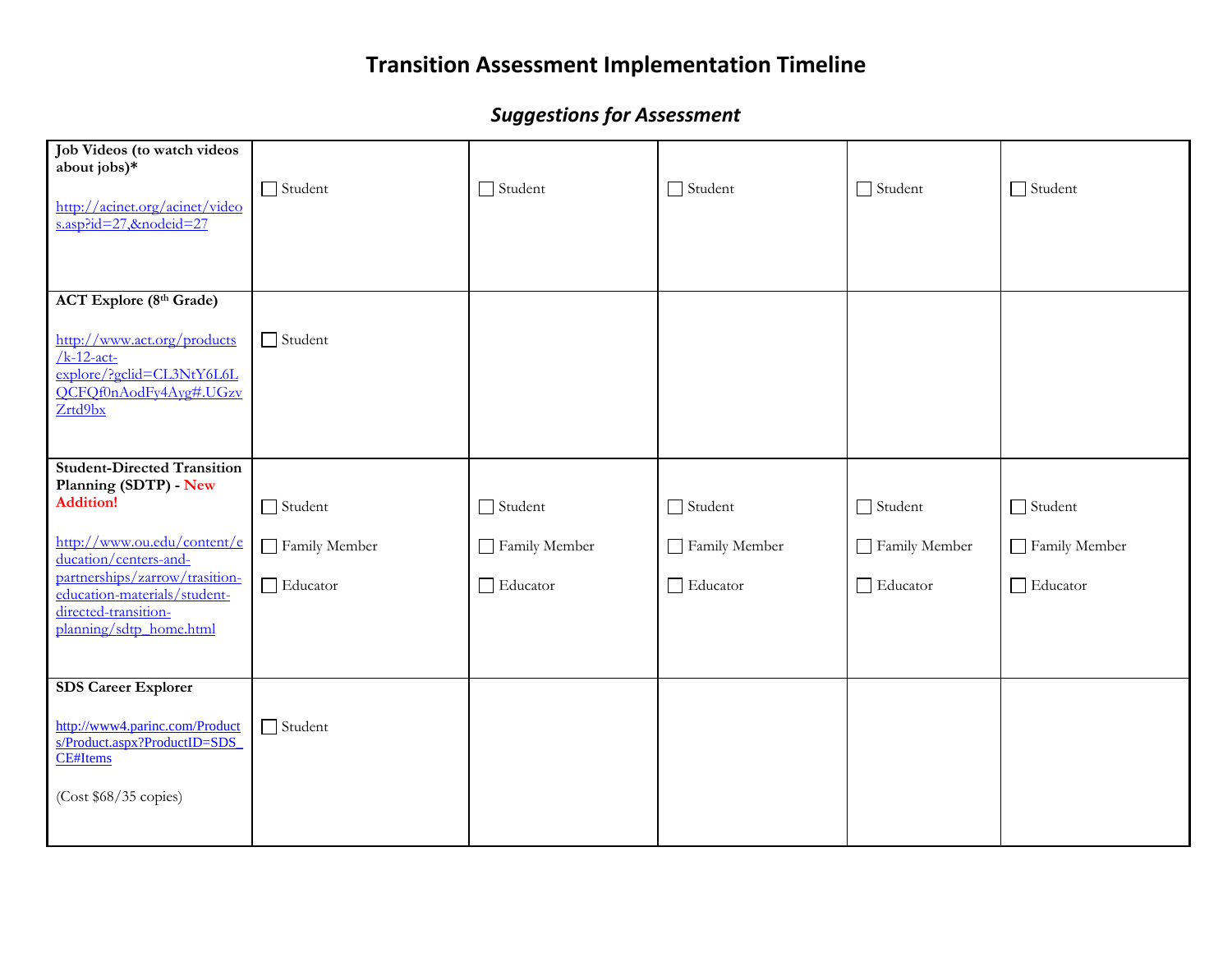| ACT Plan (10th Grade)                                                                  |                |                |                 |                |                |
|----------------------------------------------------------------------------------------|----------------|----------------|-----------------|----------------|----------------|
| http://www.act.org/products<br>$/k-12$ -act-plan/                                      |                |                | $\Box$ Student  |                |                |
|                                                                                        |                |                |                 |                |                |
| <b>Self-Directed Search PAR</b>                                                        |                |                |                 |                |                |
| http://www.self-directed-<br>search.com/                                               |                | $\Box$ Student | $\Box$ Student  | $\Box$ Student | $\Box$ Student |
| (cost \$4.95/report)                                                                   |                |                |                 |                |                |
|                                                                                        |                |                |                 |                |                |
| <b>CIPSI: Career Interests,</b><br>Preferences, and Strengths<br><b>Inventory-New!</b> | $\Box$ Student | $\Box$ Student | $\Box$ Student  | $\Box$ Student | $\Box$ Student |
|                                                                                        |                |                |                 |                |                |
| http://transitioncoalition.org/<br>transition/assessment review/<br>view.php?id=48     |                |                |                 |                |                |
|                                                                                        |                |                |                 |                |                |
| (cost \$125.00)<br><b>ONET</b> Interest Profiler*                                      |                |                |                 |                |                |
| http://www.onetcenter.org/I<br>P.html                                                  |                | $\Box$ Student |                 |                | $\Box$ Student |
| Drive of Your Life*                                                                    | $\Box$ Student | $\Box$ Student | $\Box$ Student  | $\Box$ Student | $\Box$ Student |
| $\frac{\text{http://www.driveofyourlife. or}}{\text{g}\angle}$                         | Family Member  | Family Member  | Family Member   | Family Member  | Family Member  |
|                                                                                        | Educator       | Educator       | $\Box$ Educator | Educator       | □ Educator     |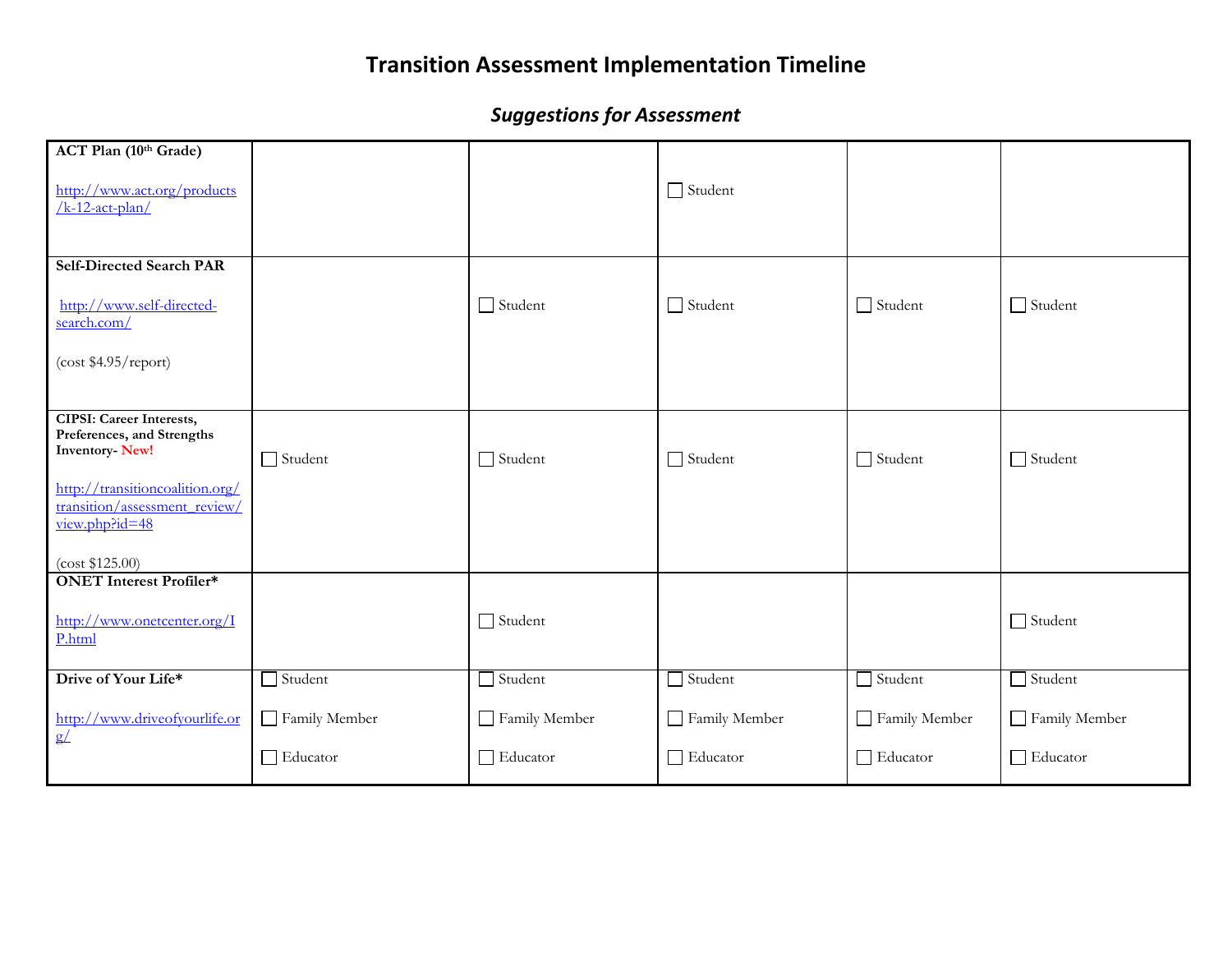| <b>Campbell Interest and Skill</b> |                | Student        | $\Box$ Student | $\Box$ Student | $\Box$ Student |
|------------------------------------|----------------|----------------|----------------|----------------|----------------|
| Survey (CISS) - prices vary        |                |                |                |                |                |
|                                    |                |                |                |                |                |
| http://psychcorp.pearsonasses      |                |                |                |                |                |
| sments.com/HAIWEB/Cultur           |                |                |                |                |                |
| $es/en-$                           |                |                |                |                |                |
| us/Productdetail.htm?Pid=PA        |                |                |                |                |                |
| g115                               |                |                |                |                |                |
| <b>Choosing Employment</b>         |                |                |                |                |                |
| Goals (to job shadow or            |                |                |                |                |                |
| conduct dream job                  | $\Box$ Student | $\Box$ Student | $\Box$ Student | $\Box$ Student | $\Box$ Student |
| interviews)                        |                |                |                |                |                |
|                                    |                |                |                |                |                |
| http://store.cambiumlearning.      |                |                |                |                |                |
| com/choicemaker-self-              |                |                |                |                |                |
| determination-series/              |                |                |                |                |                |
|                                    |                |                |                |                |                |
| (cost \$136.95)                    |                |                |                |                |                |
| <b>Choose and Take Action</b>      |                |                |                |                |                |
|                                    |                |                |                |                |                |
| http://store.cambiumlearning.      | $\Box$ Student | $\Box$ Student | $\Box$ Student | $\Box$ Student | $\Box$ Student |
| com/choicemaker-self-              |                |                |                |                |                |
| determination-series/              |                |                |                |                |                |
|                                    |                |                |                |                |                |
| (cost \$136.95)                    |                |                |                |                |                |
| <b>Self-Directed Employment</b>    |                |                |                |                |                |
|                                    |                |                |                |                |                |
| http://search.barnesandnoble.      | $\Box$ Student | $\Box$ Student | $\Box$ Student | $\Box$ Student | $\Box$ Student |
| com/Self-Directed-                 |                |                |                |                |                |
| Employment/James-E-                |                |                |                |                |                |
| Martin/e/9781557665805             |                |                |                |                |                |
|                                    |                |                |                |                |                |
| (cost \$49.95)                     |                |                |                |                |                |
|                                    |                |                |                |                |                |
|                                    |                |                |                |                |                |
|                                    |                |                |                |                |                |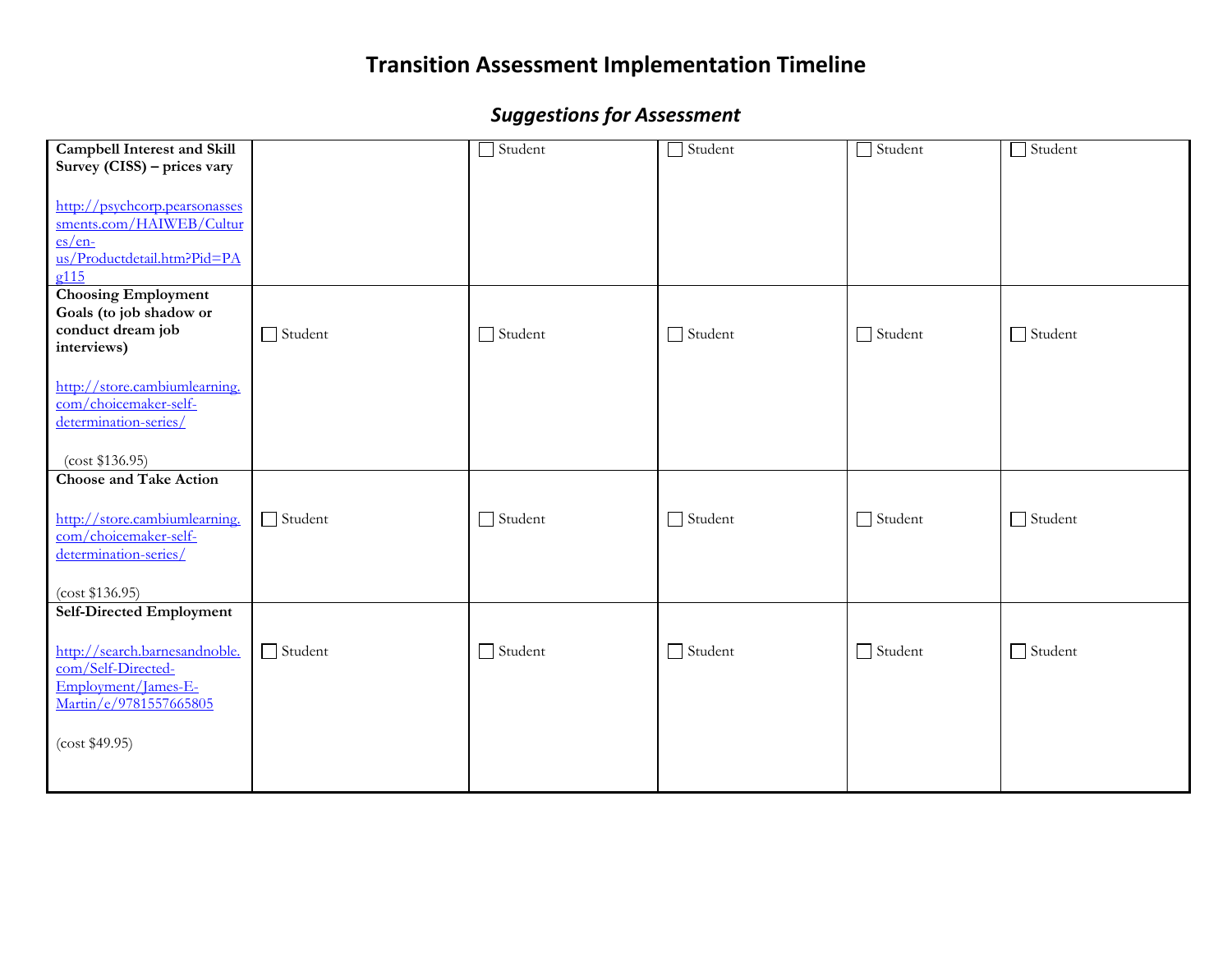| <b>Brigance Transition</b>                                           |                |                |                |                |                |
|----------------------------------------------------------------------|----------------|----------------|----------------|----------------|----------------|
| Inventory-[combination of<br>Brigance Life Skills and                | $\Box$ Student | $\Box$ Student | $\Box$ Student | $\Box$ Student | $\Box$ Student |
| Employability] - New!                                                |                |                |                |                |                |
|                                                                      |                |                |                |                |                |
| http://transitioncoalition.org/tra<br>nsition/assessment review/view |                |                |                |                |                |
| $php?$ id=25                                                         |                |                |                |                |                |
|                                                                      |                |                |                |                |                |
| (cost \$24.95/10 ct record                                           |                |                |                |                |                |
| book)                                                                |                |                |                |                |                |
| Consumer Reviewed                                                    |                |                |                |                |                |
| <b>Practical Assessment</b>                                          |                |                |                |                |                |
| <b>Exploration System</b>                                            |                |                |                |                |                |
| (PAES)-11 <sup>th</sup> grade to age 21                              | $\Box$ Student | Student        | $\Box$ Student | $\Box$ Student | $\Box$ Student |
| http://www.cciu.org/domain/                                          |                |                |                |                |                |
| 81                                                                   |                |                |                |                |                |
| Interviews/Questionnaires*                                           |                |                |                |                |                |
|                                                                      |                |                |                |                |                |
| <b>Employment Related</b>                                            | $\Box$ Student | $\Box$ Student | $\Box$ Student | $\Box$ Student | $\Box$ Student |
| <b>Ouestions</b>                                                     | Family Member  |                |                |                |                |
| <b>Student Dream Sheet</b>                                           |                | Family Member  | Family Member  | Family Member  | Family Member  |
|                                                                      |                |                |                |                |                |
| Job Try Outs*                                                        |                |                |                |                |                |
|                                                                      |                |                |                |                |                |
| http://www.shakercg.com/vir                                          | $\Box$ Student | Student        | $\Box$ Student | $\Box$ Student | Student        |
| tual-job-tryout/about-virtual-<br>job-tryout                         |                |                |                |                |                |
|                                                                      |                |                |                |                |                |
|                                                                      |                |                |                |                |                |
|                                                                      |                |                |                |                |                |
|                                                                      |                |                |                |                |                |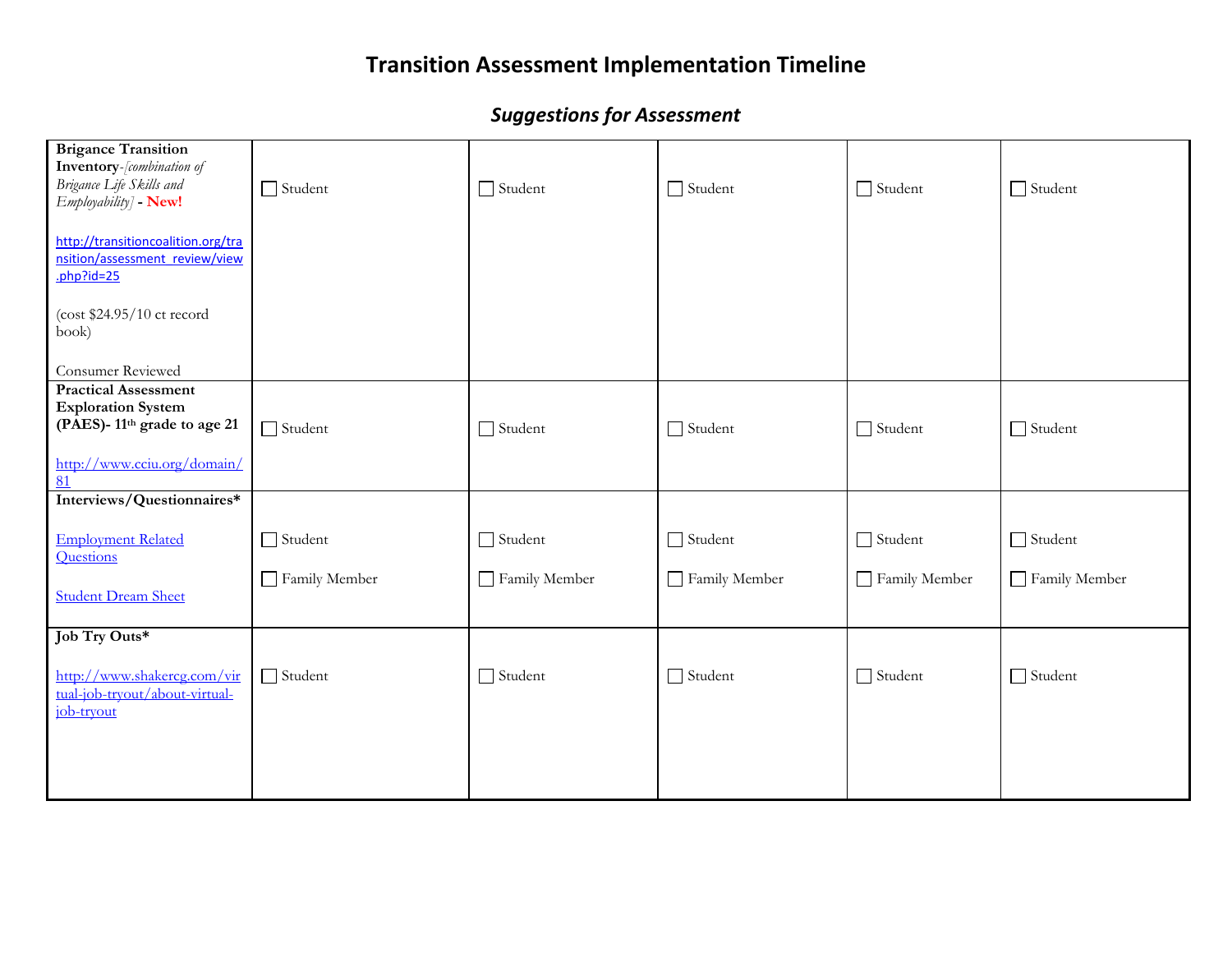| Curriculum-Based                        |                |                |                    |                 |                 |
|-----------------------------------------|----------------|----------------|--------------------|-----------------|-----------------|
| Assessments (some are free)             |                |                |                    |                 |                 |
|                                         | $\Box$ Student | $\Box$ Student | $\Box$ Student     | $\Box$ Student  | $\Box$ Student  |
| <b>Example of Data Sheet 1</b>          |                |                |                    |                 |                 |
|                                         | Family Member  | Family Member  | Family Member      | Family Member   | Family Member   |
| <b>Example of Data Sheet 2</b>          |                |                |                    |                 |                 |
|                                         | Educator       | Educator       | $\exists$ Educator | $\Box$ Educator | $\Box$ Educator |
| <b>Armed Services Vocational</b>        |                |                |                    |                 |                 |
| <b>Aptitude Battery (ASVAB)</b>         |                |                |                    |                 |                 |
|                                         |                |                |                    | $\Box$ Student  | $\Box$ Student  |
| http://www.military.com/join            |                |                |                    |                 |                 |
| -armed-forces/asyab                     |                |                |                    |                 |                 |
| *Indicates assessment is free of charge |                |                |                    |                 |                 |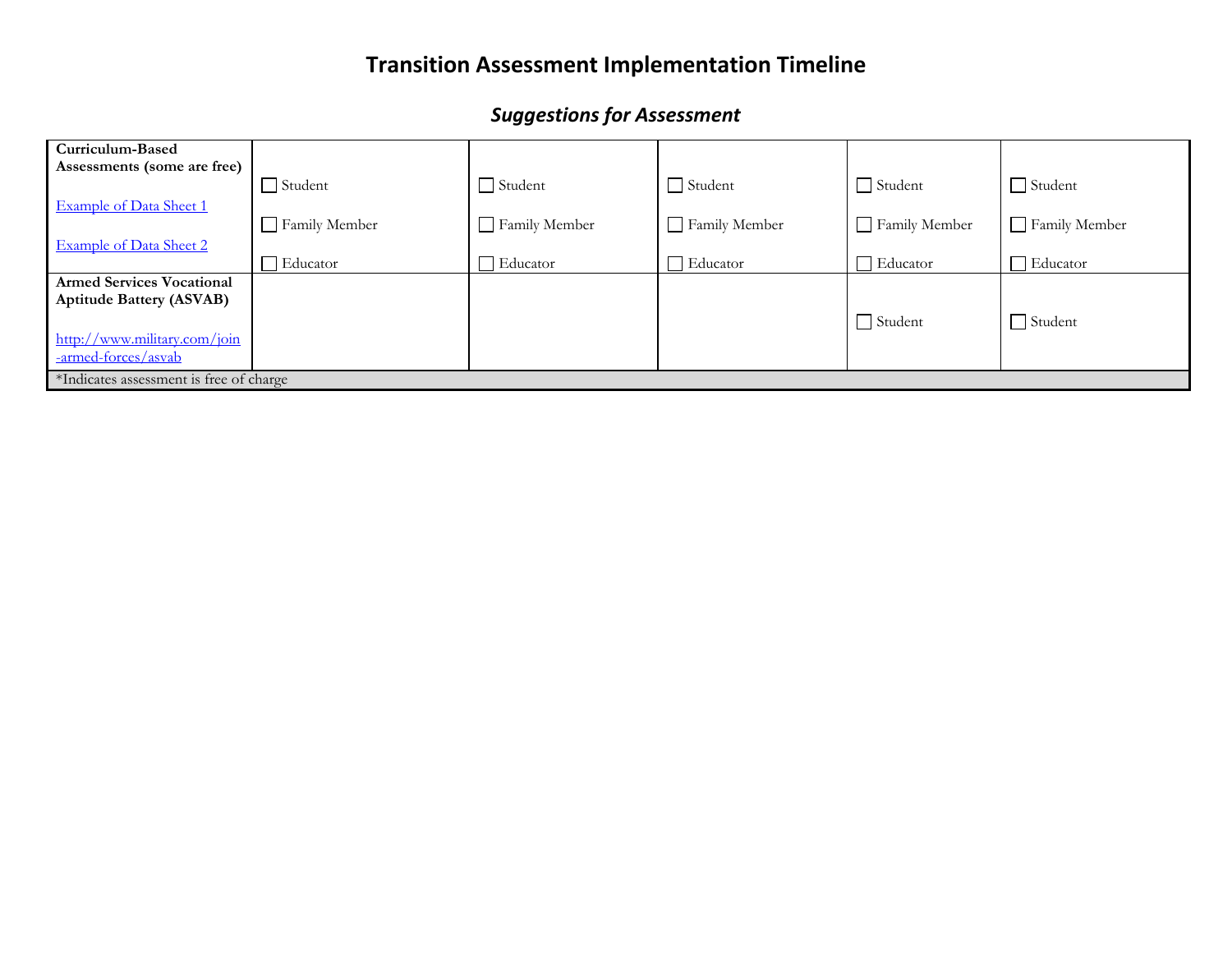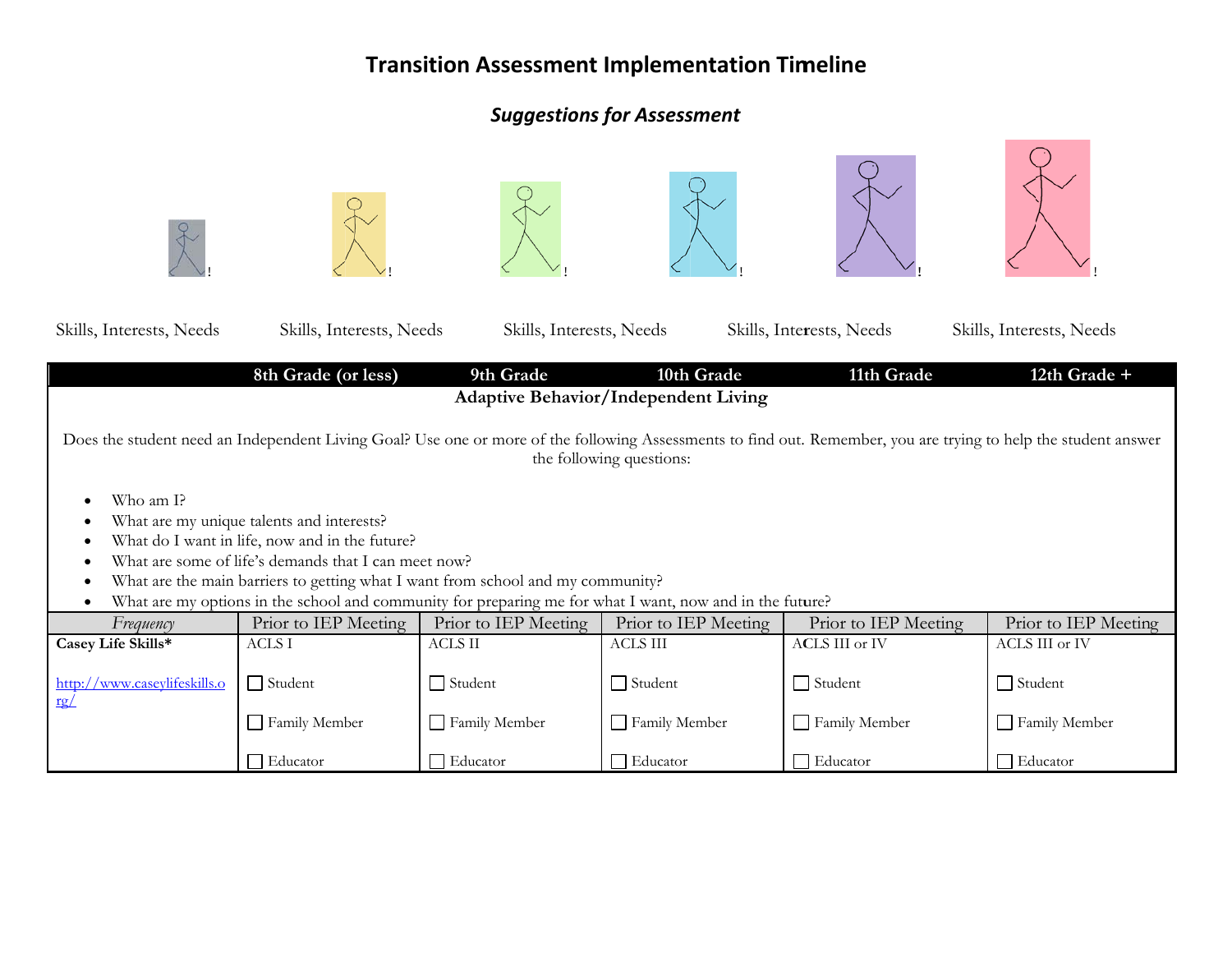| <b>Personal Preference</b><br>Indicators*                                                                                                                                                  |                 |                 |                 |                |                 |
|--------------------------------------------------------------------------------------------------------------------------------------------------------------------------------------------|-----------------|-----------------|-----------------|----------------|-----------------|
|                                                                                                                                                                                            | $\Box$ Student  | $\Box$ Student  | $\Box$ Student  | $\Box$ Student | $\Box$ Student  |
| http://transitioncoalition.or<br>g/transition/assessment_rev<br>iew/view.php?id=39                                                                                                         | Family Member   | Family Member   | Family Member   | Family Member  | Family Member   |
|                                                                                                                                                                                            | Educator        | $\Box$ Educator | $\Box$ Educator | Educator       | $\Box$ Educator |
| <b>Parent Transition</b><br>Survey*- [applicable to<br>education, employment,<br>independent living]<br>http://transitioncoalition.or<br>g/transition/assessment_rev<br>iew/view.php?id=12 | Family Member   | Family Member   | Family Member   | Family Member  | Family Member   |
| <b>Consumer Reviewed</b><br><b>Enderle-Severson</b>                                                                                                                                        |                 |                 |                 |                |                 |
| <b>Transition Rating Scale</b>                                                                                                                                                             |                 |                 |                 |                |                 |
|                                                                                                                                                                                            | $\Box$ Student  | $\Box$ Student  | $\Box$ Student  | $\Box$ Student | Student         |
| http://www.estr.net/public<br>ations.cfm                                                                                                                                                   | Family Member   | Family Member   | Family Member   | Family Member  | Family Member   |
| (cost \$20.00/10 scales)                                                                                                                                                                   | $\Box$ Educator | $\Box$ Educator | $\Box$ Educator | □ Educator     | □ Educator      |
| <b>Life Centered Career</b><br><b>Education (LCCE)</b>                                                                                                                                     |                 |                 |                 |                |                 |
|                                                                                                                                                                                            | $\Box$ Student  | $\Box$ Student  | $\Box$ Student  | $\Box$ Student | $\Box$ Student  |
|                                                                                                                                                                                            | $\Box$ Educator | $\Box$ Educator | $\Box$ Educator | Educator       | $\Box$ Educator |
|                                                                                                                                                                                            |                 |                 |                 |                |                 |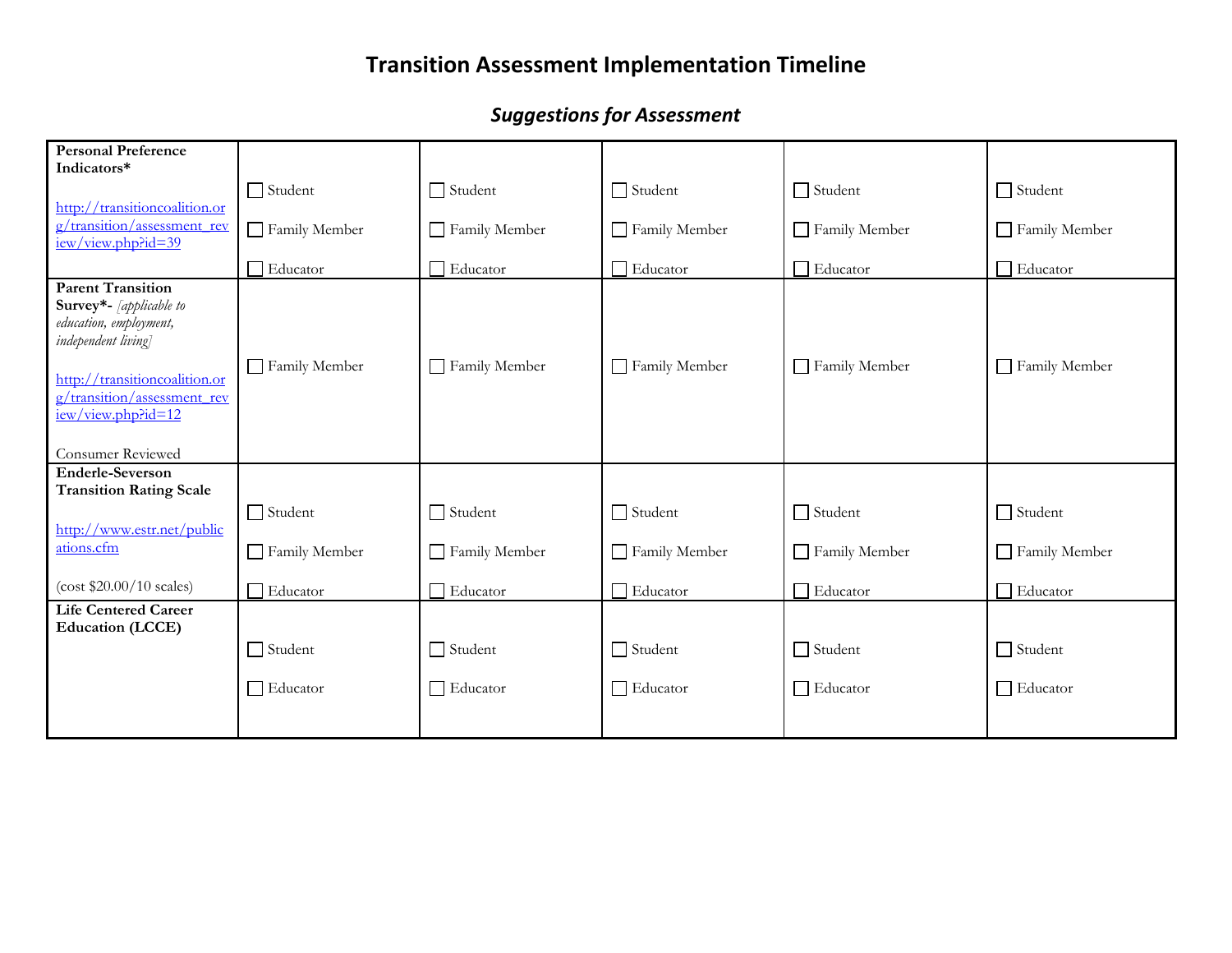| <b>Transition Success</b>                                          |                                                 |                 |                 |                |                 |
|--------------------------------------------------------------------|-------------------------------------------------|-----------------|-----------------|----------------|-----------------|
| <b>Assessment: A Transition</b><br><b>Behavior Profile*</b>        |                                                 |                 |                 |                |                 |
| http://education.ou.edu/zar                                        | $\Box$ Student                                  | $\Box$ Student  | $\Box$ Student  | $\Box$ Student | $\Box$ Student  |
| row/files/TSA%20Professi                                           | Family Member                                   | Family Member   | Family Member   | Family Member  | Family Member   |
| onal%20Draft%2045.pdf                                              |                                                 |                 |                 |                |                 |
|                                                                    | Educator                                        | $\Box$ Educator | Educator        | Educator       | Educator        |
| <b>Transition Planning</b><br>Inventory                            |                                                 |                 |                 |                |                 |
|                                                                    | $\Box$ Student                                  | $\Box$ Student  | $\Box$ Student  | $\Box$ Student | $\Box$ Student  |
| http://transitioncoalition.org/t<br>ransition/assessment review/vi |                                                 |                 |                 |                |                 |
| ew.php?id=11                                                       | Family Member                                   | Family Member   | Family Member   | Family Member  | Family Member   |
| (cost \$209.00/complete kit)                                       | $\Box$ Educator                                 | $\Box$ Educator | $\Box$ Educator | Educator       | $\Box$ Educator |
|                                                                    |                                                 |                 |                 |                |                 |
| Consumer Reviewed                                                  |                                                 |                 |                 |                |                 |
| The Vineland-II                                                    | Review Permanent                                |                 |                 |                |                 |
|                                                                    | Records: Aptitudes should<br>be included in the |                 |                 |                |                 |
| http://psychcorp.pearsonas<br>sessments.com/HAIWEB/                | psychological Assessment                        |                 |                 | $\Box$ Student |                 |
| Cultures/en-                                                       |                                                 |                 |                 | Family Member  |                 |
| us/Productdetail.htm?Pid=<br>Vineland-II                           |                                                 |                 |                 |                |                 |
|                                                                    |                                                 |                 |                 | Educator       |                 |
| (cost \$170.50)                                                    |                                                 |                 |                 |                |                 |
| <b>Checklist of Adaptive</b>                                       |                                                 |                 |                 |                |                 |
| Living Skills (CALS)                                               |                                                 |                 |                 |                |                 |
| http://www.riverpub.com/                                           | $\Box$ Student                                  |                 | $\Box$ Student  |                | $\Box$ Student  |
| products/cals/pricing.html                                         |                                                 |                 |                 |                |                 |
|                                                                    |                                                 |                 |                 |                |                 |
| (cost \$152.00/complete kit)                                       |                                                 |                 |                 |                |                 |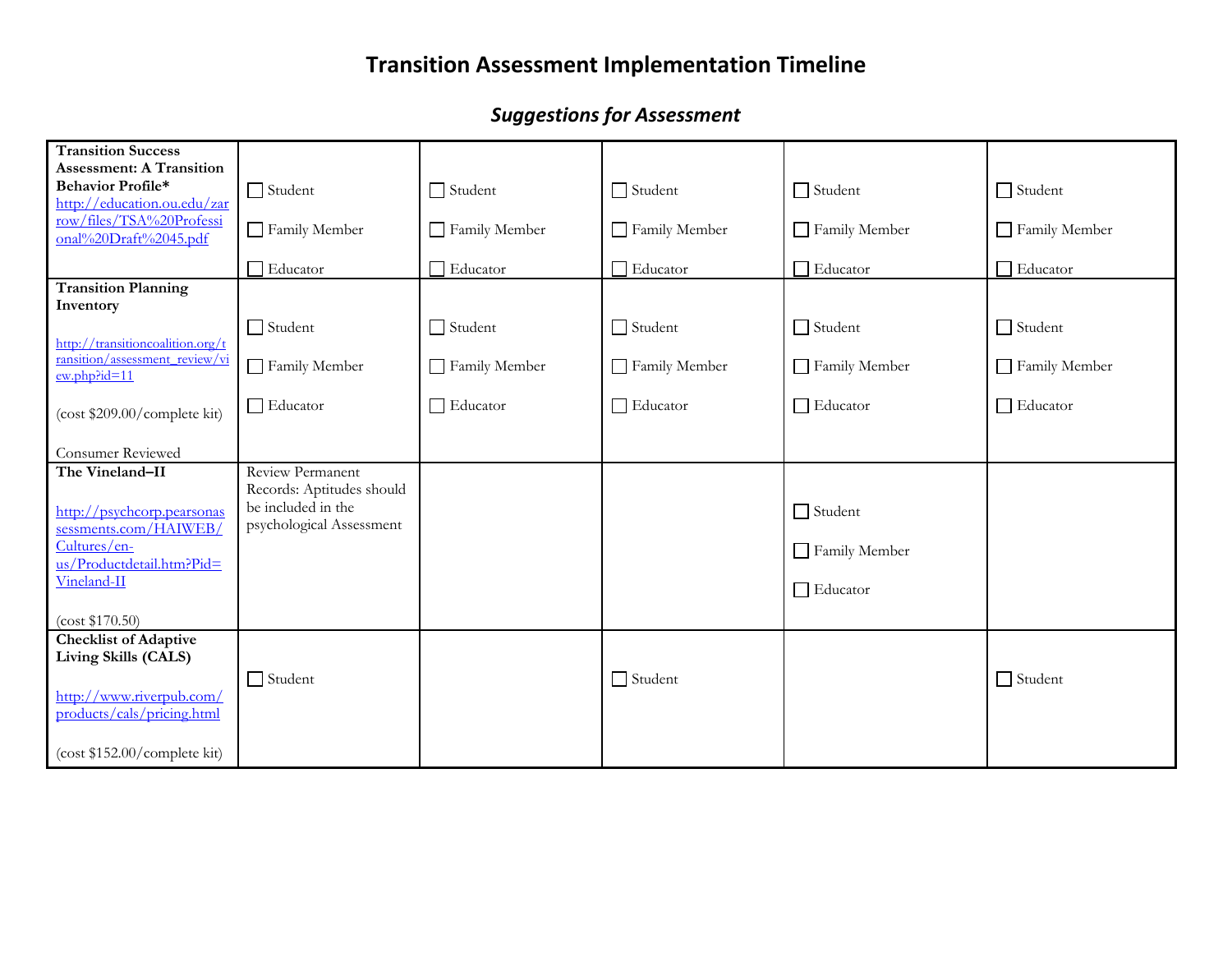| <b>Scales of Independent</b><br><b>Behavior-Revised (SIB-R)</b><br>http://www.riverpub.com/<br>products/sibr/index.html<br>(cost \$317.00/complete kit) | $\Box$ Student  |                 | $\Box$ Student  |                 | $\Box$ Student |
|---------------------------------------------------------------------------------------------------------------------------------------------------------|-----------------|-----------------|-----------------|-----------------|----------------|
| <b>Brigance Transition</b><br><b>Inventory</b> -[combination of<br>Brigance Life Skills and<br>Employability] - New!                                    | $\Box$ Student  | $\Box$ Student  | $\Box$ Student  | $\Box$ Student  | $\Box$ Student |
| http://transitioncoalition.org/<br>transition/assessment review<br>/view.php?id=25                                                                      |                 |                 |                 |                 |                |
| (cost \$24.95/10 pack of<br>record)                                                                                                                     |                 |                 |                 |                 |                |
| Consumer Reviewed                                                                                                                                       |                 |                 |                 |                 |                |
| Direct Observations*                                                                                                                                    |                 |                 |                 |                 |                |
| <b>Example of Task Analysis 1</b>                                                                                                                       | $\Box$ Student  | $\Box$ Student  | $\Box$ Student  | $\Box$ Student  | $\Box$ Student |
| <b>Example of Task Analysis 2</b>                                                                                                                       | Family Member   | Family Member   | Family Member   | Family Member   | Family Member  |
|                                                                                                                                                         | $\Box$ Educator | □ Educator      | $\Box$ Educator | $\Box$ Educator | Educator       |
| Interviews/Questionnaire                                                                                                                                |                 |                 |                 |                 |                |
| $s^*$                                                                                                                                                   | $\Box$ Student  | $\Box$ Student  | $\Box$ Student  | $\Box$ Student  | $\Box$ Student |
| <b>Employment Related</b>                                                                                                                               |                 |                 |                 |                 |                |
| Questions                                                                                                                                               | Family Member   | Family Member   | Family Member   | Family Member   | Family Member  |
| <b>Student Dream Sheet</b>                                                                                                                              | $\Box$ Educator | $\Box$ Educator | Educator        | $\Box$ Educator | Educator       |